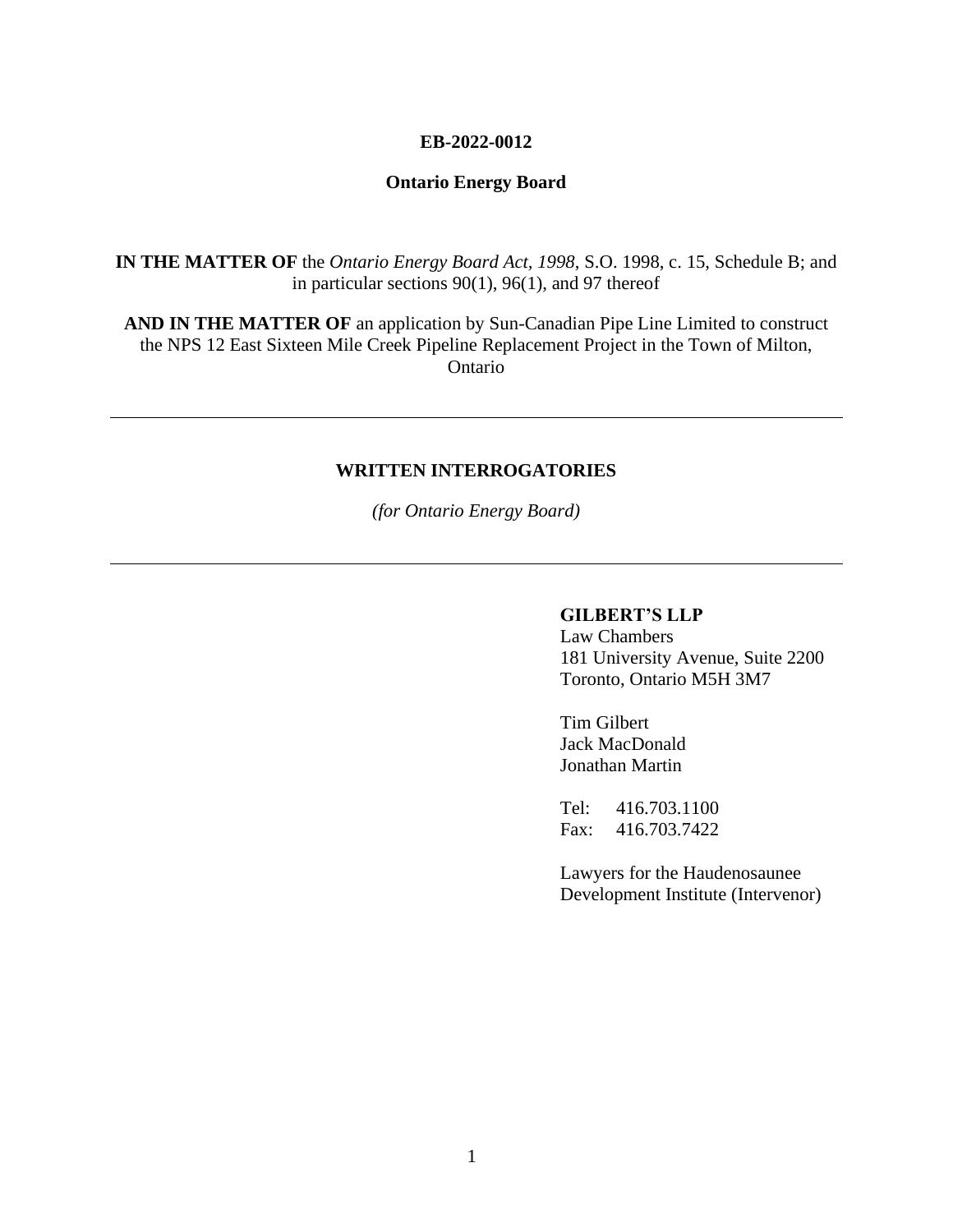## **INDIGENOUS CONSULTATION**

## Interrogatory # 6-HDI-1

# Reference: Exhibit G, Schedule 5, pages 248-256

"I am writing to advise you that on behalf of the Crown, ENDM is delegating the procedural aspects of consultation in respect of the Project to Sun-Canadian Pipe Line (Proponent) through this letter. ENDM expects that the Proponent will undertake the procedural aspects of consultation with respect to any regulated requirements for the proposed Project. The Crown will fulfill the substantive aspects of consultation and retain oversight over all aspects of the process for fulfilling the Crown's duty."

### Questions:

- 1. Please provide any documents relating to the ENDM's delegation of procedural aspects of engagement to Sun-Canadian, including but not limited to the documents relied upon by the Crown to determine the nature and scope of engagement.
- 2. Please advise how and when HDI was provided the opportunity to set out and clarify rights and interests.
- 3. Please advise how and when the Crown contemplated cumulative impacts upon the rights and interests of the Haudenosaunee in determining the obligation to justify infringements of Haudenosaunee rights and interests
- 4. Please advise how and when the Crown contemplated cumulative impacts upon the rights and interests of the Haudenosaunee in undertaking substantive engagement with the Haudenosaunee.
- 5. Please provide any documents setting out how and when the Crown provided funding to the Haudenosaunee, HCCC, and/or HDI with respect to allowing meaningful participation in the subject application ("**EB-2022-0012**") process.
- 6. Please provide any documentation setting out how and when the Haudenosaunee, HCCC, and/or HDI have been engaged with respect to the preparation, drafting, or implementation of the OEB's "Consultation with Indigenous Peoples" policy.<sup>1</sup>

# Interrogatory # 6-HDI-2

Reference: Exhibit F, Schedule 1, pages 58-61; Appendix 1 – Environmental Report, pages 76- 176

### Questions:

1. Please provide any documentation setting out how and when the OEB determined that consideration of established Indigenous rights and interests is best accomplished by way of the Environmental Guidelines for Hydrocarbon Pipelines and Facilities on Ontario ("**Environmental Guidelines**"). 2

<sup>&</sup>lt;sup>1</sup> See [https://www.oeb.ca/stakeholder-engagement/consultation-indigenous-peoples.](https://www.oeb.ca/stakeholder-engagement/consultation-indigenous-peoples)

<sup>2</sup> Environmental Guidelines accessible at: [https://www.oeb.ca/regulatory-rules-and-documents/rules-codes-and](https://www.oeb.ca/regulatory-rules-and-documents/rules-codes-and-requirements/environmental-guidelines-hydrocarbon-pipelines)[requirements/environmental-guidelines-hydrocarbon-pipelines.](https://www.oeb.ca/regulatory-rules-and-documents/rules-codes-and-requirements/environmental-guidelines-hydrocarbon-pipelines)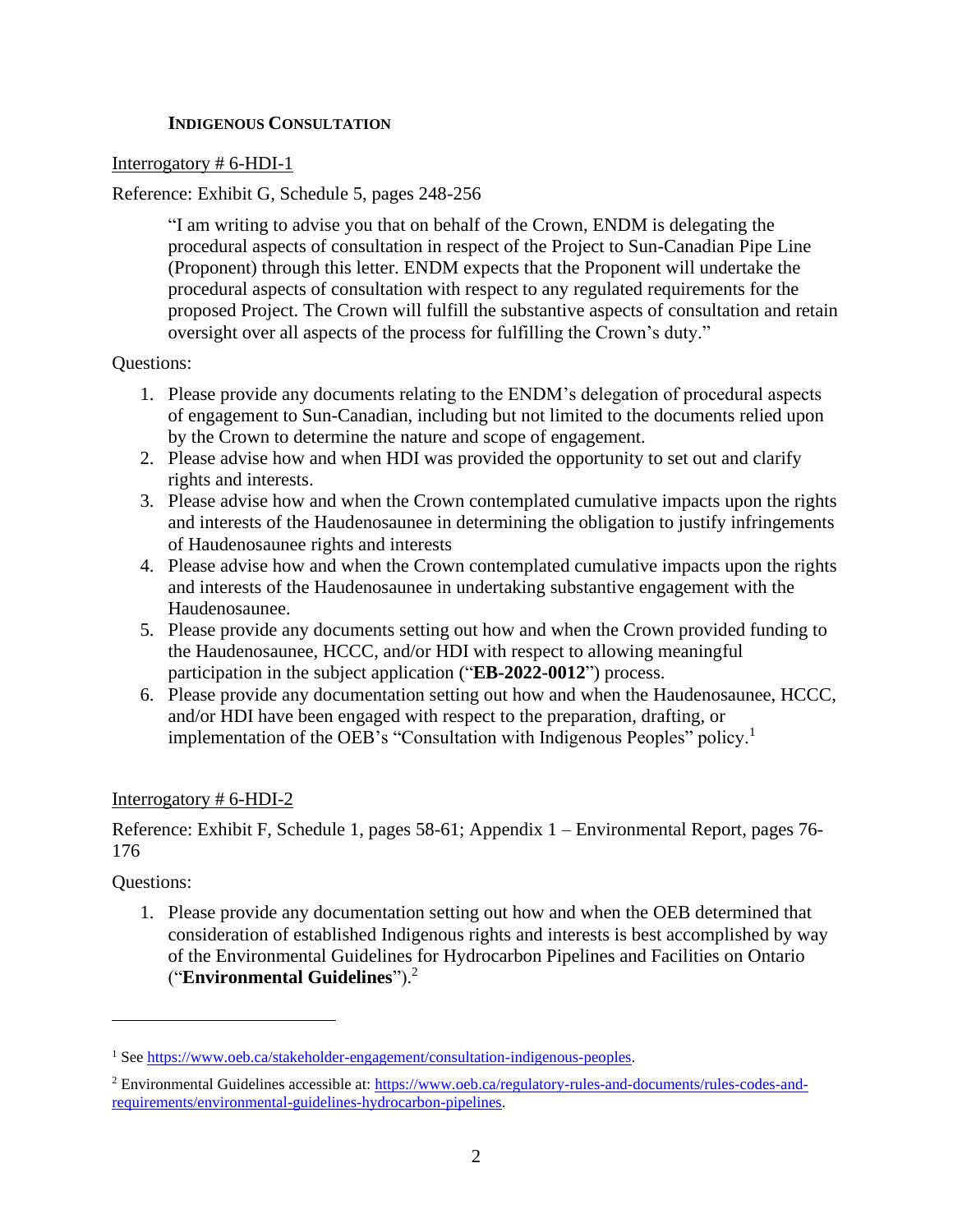- a. Please provide any documentation of notification to the Haudenosaunee, HCCC, and/or HDI with respect to the OEB's decision to rely upon the Environmental Guidelines as a means of testing the sufficiency of the duty to engage with Indigenous peoples.
- b. Please provide any documentation setting out how and when the OEB allowed the Haudenosaunee, HCCC, and/or HDI to set out and clarify their rights and interests in relation to the engagement process prescribed by the Environmental Guidelines.
- 2. Please advise if it is the position of the OEB that it can discharge its obligation to uphold the honour of the Crown by way of the process established through the Environmental Guidelines.
- 3. Please provide any documentation evidencing the OEB's consideration of the conflict of interest created where the OEB unilaterally creates the standard by which sufficiency of engagement is to be considered (i.e., the Environmental Guidelines) and the Crown assesses the sufficiency of engagement through its own commissioners.
	- a. Please provide any documentation relied upon in the preparation and/or drafting of the Environmental Guidelines, in particular page 9 of the Guidelines, wherein the OEB states that it "will assess the adequacy of the Crown's consultation efforts as part of the leave to construct hearing process."<sup>3</sup>
	- b. Please provide any documentation generated by the OEB in considering whether the OEB placed itself in a conflict of interest with respect to page 9 of the Environmental Guidelines and, in particular, the OEB's position that it is capable of assessing the sufficiency of its own obligations to uphold the honour of the Crown.
	- c. Please advise whether the Crown has engaged with the Haudenosaunee, HCCC, and/or HDI in respect of the selection of OEB commissioners.
- 4. Page 9 of the Environmental Guidelines provides: "If the Crown determines that there is a duty to consult with potentially affected Indigenous communities, the applicant should also provide an Indigenous Consultation Report describing the consultation activities undertaken and their timing, and a summary of the rights-based concerns raised by Indigenous communities, if any, and how the concerns were addressed and/or accommodated."
	- a. Please advise whether the OEB takes the position that a third party is lawfully capable of addressing and/or accommodating rights-based issues including those raised in this matter by HDI.
	- b. Please advise how the OEB tests the veracity of an applicant's "Indigenous Consultation Report".
	- c. Please provide any documents generated by the OEB supporting the delegation of engagement to a third party on rights-based issues and/or accommodations as contemplated by page 9 of the Environmental Guidelines.
- 5. Please advise whether the Haudenosaunee, HCCC, and/or HDI were invited to participate in the Ontario Pipeline Coordinating Committee ("**OPCC**").

<sup>3</sup> See Environmental Guidelines, 1.3.1 OPCC Review Process at page 9, accessible here: [https://www.oeb.ca/sites/default/files/uploads/documents/regulatorycodes/2019-01/Enviromental-Guidelines-](https://www.oeb.ca/sites/default/files/uploads/documents/regulatorycodes/2019-01/Enviromental-Guidelines-HydrocarbonPipelines-20160811.pdf)[HydrocarbonPipelines-20160811.pdf.](https://www.oeb.ca/sites/default/files/uploads/documents/regulatorycodes/2019-01/Enviromental-Guidelines-HydrocarbonPipelines-20160811.pdf)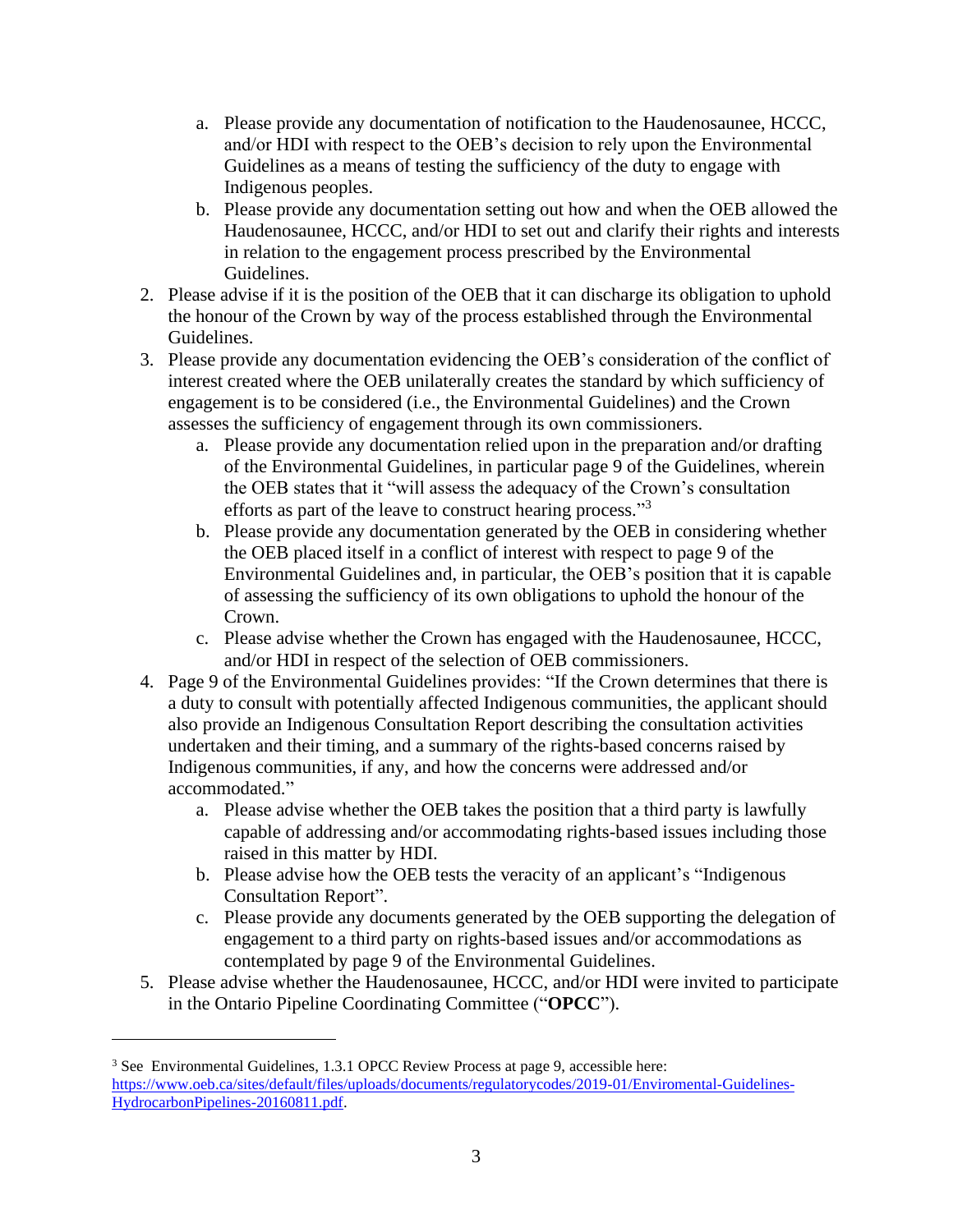- 6. Please provide the delegation of engagement for the obligation to uphold the honour of the Crown to the OPCC from the following entities:
	- a. Technical Standards and Safety Authority;
	- b. Ministry of Energy;
	- c. Ministry of Environment and Climate Change;
	- d. Ministry of Agriculture, Food and Rural Affairs;
	- e. Ministry of Tourism, Culture and Sport;
	- f. Ministry of Municipal Affairs and Housing;
	- g. Ministry of Natural Resources and Forestry;
	- h. Ministry of Transportation;
	- i. Infrastructure Ontario; and
	- j. Ministry of Economic Development, Employment and Infrastructure. 4
- 7. Please advise how the delegates to the OPCC considered the rights and interests of the Haudenosaunee in developing the Environmental Guidelines and provide any documents generated, used, or contemplated therein.
- 8. Please advise on the definition of an "Indigenous community" as used in the Environmental Guidelines and whether the HCCC is contemplated as being an "Indigenous community".<sup>5</sup>
- 9. Please provide any documents in the power, possession, or control of the OEB in relation to the following (or identify in the EB-2022-0012 record):<sup>6</sup>
	- a. "Applicants for projects shall contact the Ministry of Energy early in the project planning process, as soon as the need, terminal points, project characteristics and the general location are determined and provide a description of the project's characteristics and location to the Ministry of Energy."
	- b. "The Ministry of Energy will determine whether the proposed project triggers a duty to consult. If so, the Ministry of Energy will identify any Indigenous communities whose rights are potentially adversely affected by the proposed project, and assess the extent of necessary consultation."
	- c. "If no duty to consult is triggered by the proposed project, the Ministry of Energy will provide a letter to the applicant confirming so within 25 business days of having been informed about the project by the applicant. This confirmation letter should be included by the applicant as part of the evidence supporting its application."
	- d. "If the Ministry of Energy determines that a duty to consult is triggered, it will expressly delegate the procedural aspects of consultation to the applicant. Depending on the Crown's assessment of the planned project, the Ministry of Energy will delegate the procedural aspects of consultation to the applicant by way of a Delegation Letter, a Memorandum of Understanding (MOU), or other express delegation instrument."

<sup>4</sup> 1.3 Ontario Pipeline Coordinating Committee, Environmental Guidelines, pages 7-8.

<sup>&</sup>lt;sup>5</sup> See e.g. page 33 of the Environmental Guidelines: "In addition, an Indigenous community may claim that a project may affect a site of Indigenous cultural significance."

<sup>6</sup> 3.3 Indigenous Consultation, Environmental Guidelines, pages 16-17.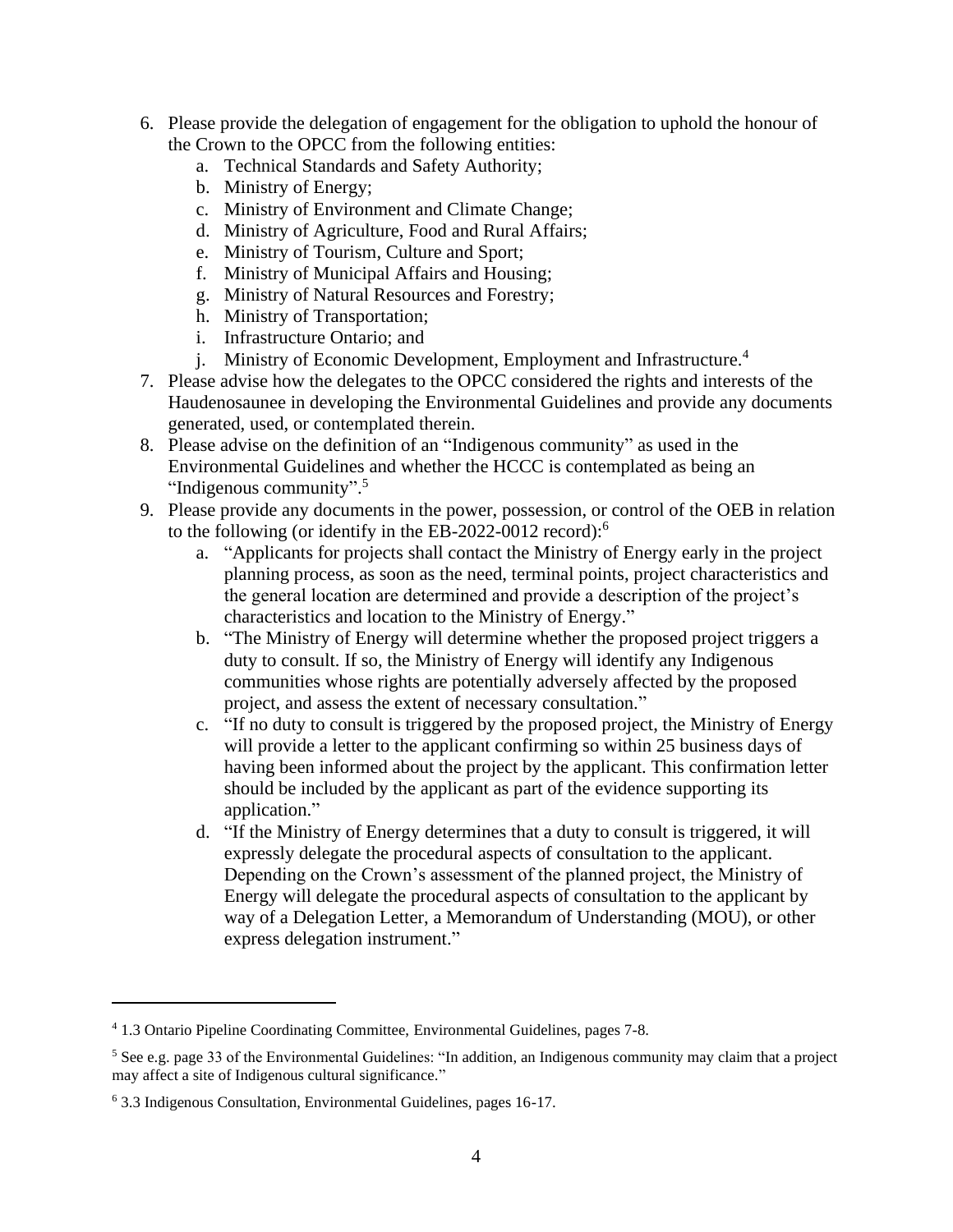- e. "The MOU or Delegation Letter will include the list of First Nation and Métis communities whose rights are potentially adversely affected by the planned project, direction on the respective roles and responsibilities of the applicant and Crown, and the requirements the applicant must satisfy in order to assist the Ministry of Energy in addressing the Crown's duty to consult."
- f. "Within 25 days of the Ministry of Energy having been informed of the project by the applicant, the Ministry of Energy will issue the Delegation Letter or MOU or other express delegation agreement to the applicant."
- 10. Please advise why the Environmental Guidelines review how an applicant has addressed or accommodated rights-based issues where the prescribed engagement/consultation process, including but not limited to the Environmental Guidelines, does not delegate substantive engagement obligations.
- 11. In the context of OEB commissioners assessing the sufficiency of engagement with Indigenous peoples by way of the Environmental Guidelines, please advise whether OEB commissioners review the lawfulness of a determination made by the Minister of Energy in relation to whether duties are owed to Indigenous peoples in response to a claim that a project may affect a site of Indigenous cultural significance.

# Interrogatory # 6-HDI-3

Reference: Exhibit F, Schedule 1, pages 58-61

Questions:

- 1. In the context of the OEB's obligation to uphold the honour of the Crown, please provide details of the OEB's prima facie assessment of Haudenosaunee rights and interests in respect of EB-2022-0012.
- 2. Please describe the Crown's efforts in respect of justification and engagement regarding EB-2022-0012 as it relates to the Haudenosaunee, HCCC, and HDI.
	- a. Please provide any documentation supporting same.
- 3. Please describe the OEB's efforts in respect of justification and engagement regarding EB-2022-0012 as it relates to the Haudenosaunee, HCCC, and HDI.
	- a. Please provide any documentation supporting same.
- 4. Please describe whether and how the Crown has fulfilled the obligation to justify infringement which includes, in part, the obligation to undertake substantive aspects of consultation and engagement.
	- a. Please provide any documentation supporting same.
- 5. Please describe whether and how the Crown has retained oversight over all aspects of the process for fulfilling the Crown's duty regarding EB-2022-0012.
	- a. Please provide any documentation supporting same.
- 6. Please describe the Crown's engagement and/or consultation efforts with the Haudenosaunee, HCCC, or HDI undertaken in respect of the planning, construction, and operation of Sun-Canadian's pipeline.
	- a. Please provide any documentation supporting same.
- 7. Please describe the OEB's engagement and/or consultation efforts with the Haudenosaunee, HCCC, or HDI undertaken in respect of the planning, construction, and operation of Sun-Canadian's pipeline.